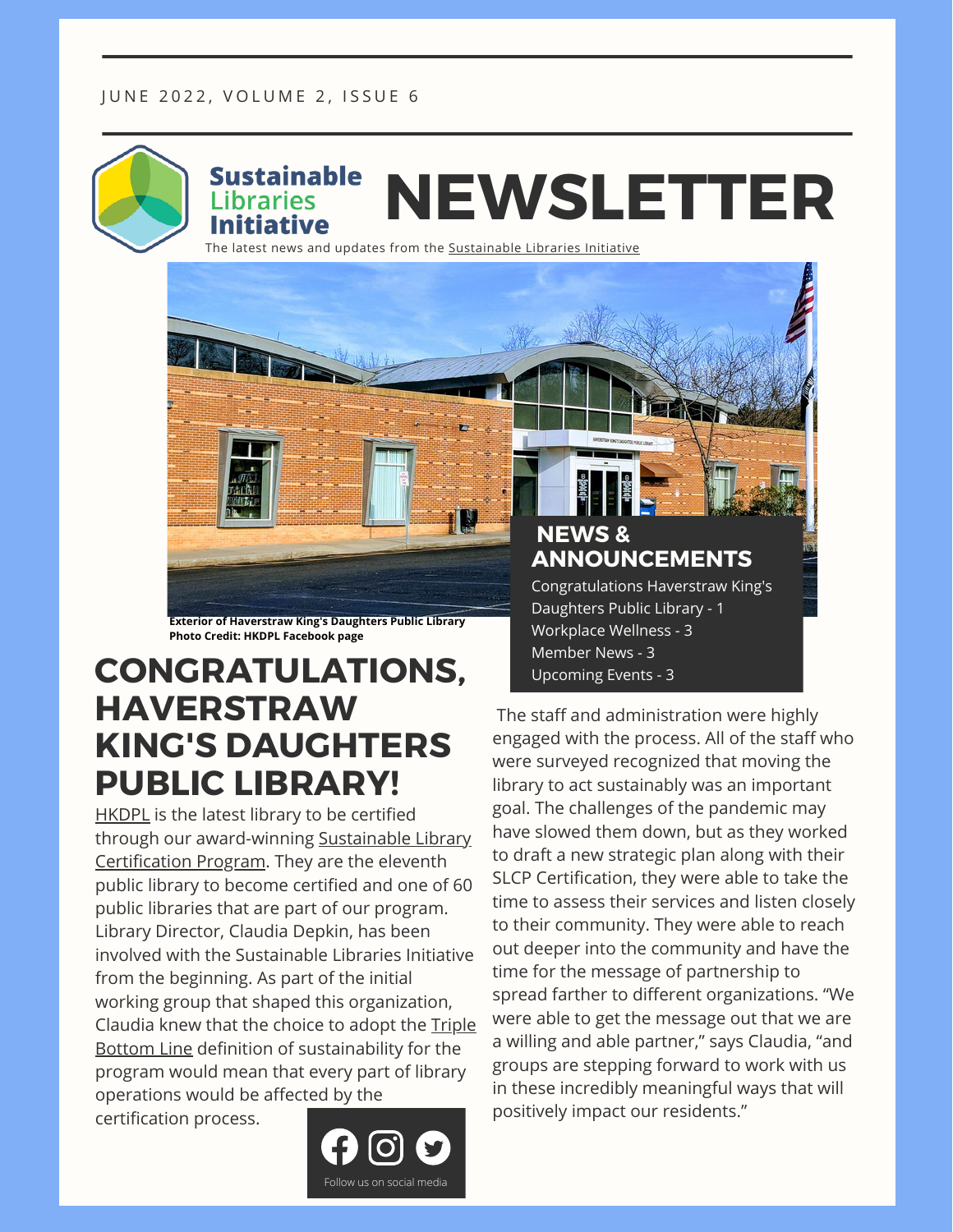

#### **CONGRATULATIONS, HKDPL, CONTINUED**

HKDPL has established programs that bring therapy dogs to a home for disabled people. Through this program, they are bringing new library services and specialized programs to meet the needs of residents who may not otherwise be able to benefit from the library's services. They are also working with the Westchester Mental Health Association to provide space for their mobile mental health vehicle, bringing free mental health services to library patrons. This innovative service shows the community that the library can connect people to vital services, and in this case with a convenient access point right on the library property. Additionally, HKDPL is working with the 9th Judicial District Family Court to provide space for community members to attend virtual court hearings. Helping their residents access government services in new ways benefits the library by expanding the community's notion of services. This benefits the community by providing a safe space with reliable internet to residents who need access to judicial services.

The environmental portion of their certification was completed in 2019 with Green Business Partnership Certification. The HKDPL Green Team has shared environmentally sustainable tips among the administration, staff, and community. Their existing solar panels have reduced their purchased electricity costs and greenhouse gas emissions. They have upgraded to LED light fixtures and installed auto-on-off lighting sensors in bathrooms. Additionally, they have reduced the volume of waste in their dumpster by half.



They installed signs outside of the library prohibiting vehicles from idling. Their purchase plans include buying Energy Star-rated electronics to replace any machines that are taken out of service. All of these steps add up to a significant reduction in their environmental footprint.

The staff at HKDPL will continue to work towards environmental sustainability, social equity, and economic feasibility. The Triple Bottom Line concept is woven through their 2022-2024 strategic plan. Working concurrently on a strategic plan and SLCP Certification helped to formalize the commitments HKDPL has made to listen to their community and integrate the work done to move more sustainable practices into the programs, outreach, and information shared. Library Director, Claudia Depkin will continue to be active with the Sustainable Libraries Initiative as a mentor for public libraries in the Sustainable Library Certification Program.